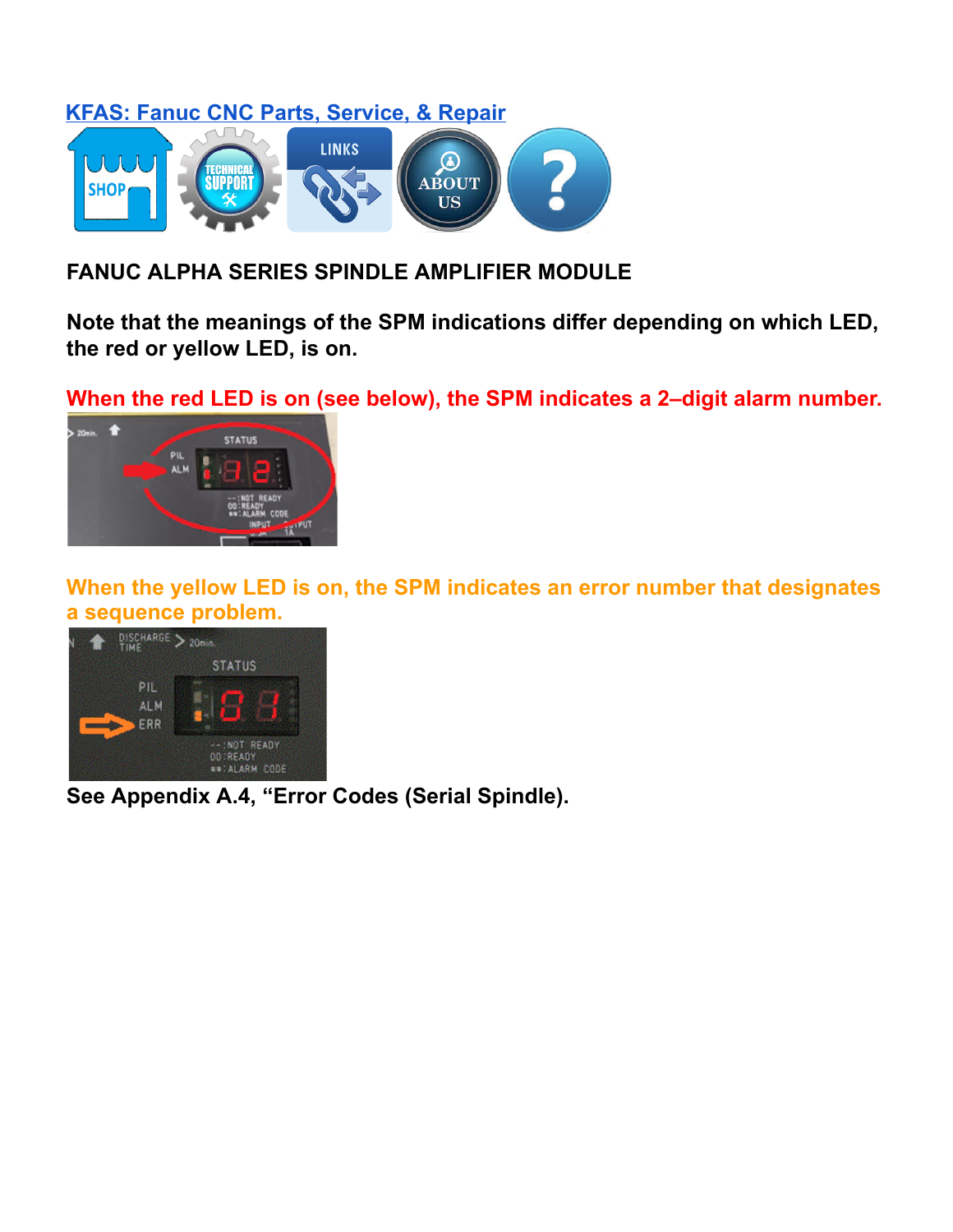## **A.3 ALARMS (SERIAL SPINDLE)**

#### **NOTE\*1**

Note that the meanings of the SPM indications differ depending on which LED, the red or yellow LED, is on. When the red LED is on, the SPM indicates a 2–digit alarm number. When the yellow LED is on, the SPM indicates an error number that designates a sequence problem (for example, when a rotation command is entered with the emergency stop state not released).

→ See Appendix A.4, "Error Codes (Serial Spindle)."

#### **Alarm Numbers and Alarms Displayed on the** α **Series Spindle Amplifier**

| No.   | <b>Message</b>                                      | <b>SPM</b><br>indica-<br>$tion$ (*1) | <b>Faulty location and remedy</b>                                                                                     | <b>Description</b>                                                                                                                                                                                                                                                              |
|-------|-----------------------------------------------------|--------------------------------------|-----------------------------------------------------------------------------------------------------------------------|---------------------------------------------------------------------------------------------------------------------------------------------------------------------------------------------------------------------------------------------------------------------------------|
| (750) | SPINDLE SERIAL LINK<br><b>ERROR</b>                 | A <sub>0</sub><br>A                  | 1 Replace the ROM on the SPM<br>control printed circuit board.<br>2 Replace the SPM control printed<br>circuit board. | The program does not start normally.<br>ROM series error or hardware ab-<br>normality on the SPM control printed<br>circuit board                                                                                                                                               |
| (749) | <b>S-SPINDLE LSI ERROR</b>                          | A <sub>1</sub>                       | Replace the SPM control printed cir-<br>cuit board.                                                                   | An abnormality was detected in the<br>CPU peripheral circuit of the SPM<br>control circuit.                                                                                                                                                                                     |
| 7n01  | SPN_n_: MOTOR<br><b>OVERHEAT</b>                    | 01                                   | 1 Check and correct the peripheral<br>temperature and load status.<br>2 If the cooling fan stops, replace it.         | The thermostat embedded in the mo-<br>tor winding operated.<br>The internal temperature of the motor<br>exceeds the specified level.<br>The motor is used in excess of the<br>continuous rating, or the cooling<br>component is abnormal.                                       |
| 7n02  | SPN_n_: EX SPEED ER-<br><b>ROR</b>                  | 02                                   | 1 Check and correct the cutting<br>conditions to decrease the load.<br>2 Correct parameter No. 4082.                  | The motor speed cannot follow a spe-<br>cified speed.<br>An excessive motor load torque is de-<br>tected.<br>The acceleration/deceleration time in<br>parameter No. 4082 is insufficient.                                                                                       |
| 7n03  | SPN_n_: FUSE ON DC<br><b>LINK BLOWN</b>             | 03                                   | 1 Replace the SPM unit.<br>2 Check the motor insulation status.<br>3 Replace the interface cable.                     | The PSM becomes ready (00 is indi-<br>cated), but the DC link voltage is too<br>low in the SPM.<br>The fuse in the DC link section in the<br>SPM is blown. (The power device is<br>damaged or the motor is ground-<br>fault.)<br>The JX1A/JX1B connection cable is<br>abnormal. |
| 7n04  | SPN_n_: INPUT FUSE/<br><b>POWER</b><br><b>FAULT</b> | 04                                   | Check the PSM input power supply<br>status.                                                                           | The PSM detects open phase of pow-<br>er. (PSM alarm indication: 5)                                                                                                                                                                                                             |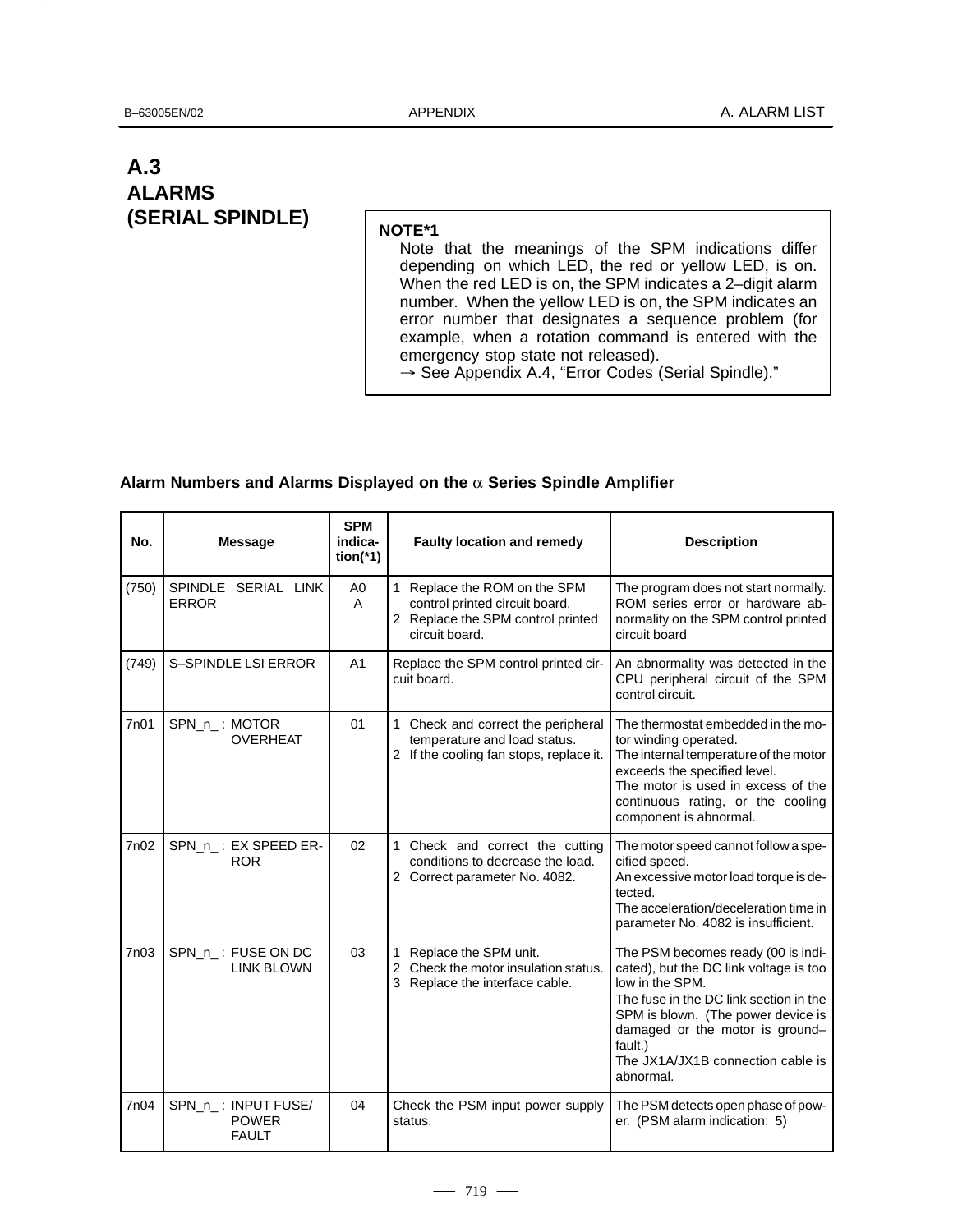| No.  | Message                                               | <b>SPM</b><br>indica-<br>$tion$ (*1) | <b>Faulty location and remedy</b>                                                                                                                                                                                                                              | <b>Description</b>                                                                                                                                                                                                                           |
|------|-------------------------------------------------------|--------------------------------------|----------------------------------------------------------------------------------------------------------------------------------------------------------------------------------------------------------------------------------------------------------------|----------------------------------------------------------------------------------------------------------------------------------------------------------------------------------------------------------------------------------------------|
| 7n07 | SPN_n_: OVERSPEED                                     | 07                                   | Check for a sequence error. (For ex-<br>ample, check whether spindle syn-<br>chronization was specified when the<br>spindle could not be turned.)                                                                                                              | The motor speed has exceeded<br>115% of its rated speed.<br>When the spindle axis was in position<br>control mode, positional deviations<br>were accumulated excessively (SFR<br>and SRV were turned off during<br>spindle synchronization.) |
| 7n09 | SPN_n_: OVERHEAT<br><b>MAIN CIRCUIT</b>               | 09                                   | 1 Improve the heat sink cooling sta-<br>tus.<br>2 If the heat sink cooling fan stops,<br>replace the SPM unit.                                                                                                                                                 | Abnormal temperature rise of the<br>power transistor radiator                                                                                                                                                                                |
| 7n11 | SPN_n_: OVERVOLT<br>POW CIRCUIT                       | 11                                   | 1 Check the selected PSM.<br>2 Check the input power voltage<br>and change in power during motor<br>deceleration. If the voltage ex-<br>ceeds 253 VAC (for the 200-V<br>system) or 530 VAC (for the 400-V<br>system), improve the power sup-<br>ply impedance. | Overvoltage of the DC link section of<br>the PSM was detected. (PSM alarm<br>indication: 7)<br>PSM selection error. (The maximum<br>output specification of the PSM is ex-<br>ceeded.)                                                       |
| 7n12 | SPN_n_: OVERCUR-<br><b>RENT POW</b><br><b>CIRCUIT</b> | 12                                   | 1 Check the motor insulation status.<br>2 Check the spindle parameters.<br>3 Replace the SPM unit.                                                                                                                                                             | The motor output current is abnor-<br>mally high.<br>A motor-specific parameter does not<br>match the motor model.<br>Poor motor insulation                                                                                                  |
| 7n15 | SPN_n_: SP SWITCH<br><b>CONTROL</b><br><b>ALARM</b>   | 15                                   | 1 Check and correct the ladder se-<br>quence.<br>2 Replace the switching MC.                                                                                                                                                                                   | The switch sequence in spindle<br>switch/output switch operation is ab-<br>normal.<br>The switching MC contact status<br>check signal and command do not<br>match.                                                                           |
| 7n16 | SPN_n_: RAM FAULT                                     | 16                                   | Replace the SPM control printed cir-<br>cuit board.                                                                                                                                                                                                            | Abnormality in an SPM control circuit<br>component is detected. (RAM for ex-<br>ternal data is abnormal.)                                                                                                                                    |
| 7n18 | SPN_n_: SUMCHECK<br><b>ERROR PGM</b><br>DATA          | 18                                   | Replace the SPM control printed cir-<br>cuit board.                                                                                                                                                                                                            | Abnormality in an SPM control circuit<br>component is detected. (Program<br>ROM data is abnormal.)                                                                                                                                           |
| 7n19 | SPN_n_: EX OFFSET<br><b>CURRENT U</b>                 | 19                                   | Replace the SPM unit.                                                                                                                                                                                                                                          | Abnormality in an SPM component is<br>detected. (The initial value for the U<br>phase current detection circuit is ab-<br>normal.)                                                                                                           |
| 7n20 | SPN n : EX OFFSET<br><b>CURRENT V</b>                 | 20                                   | Replace the SPM unit.                                                                                                                                                                                                                                          | Abnormality in an SPM component is<br>detected. (The initial value of the V<br>phase current detection circuit is ab-<br>normal.)                                                                                                            |
| 7n24 | SPN_n_: SERIAL<br><b>TRANSFER</b><br><b>ERROR</b>     | 24                                   | 1 Place the CNC-to-spindle cable<br>away from the power cable.<br>2 Replace the cable.                                                                                                                                                                         | The CNC power is turned off (normal<br>power-off or broken cable).<br>An error is detected in communica-<br>tion data transferred to the CNC.                                                                                                |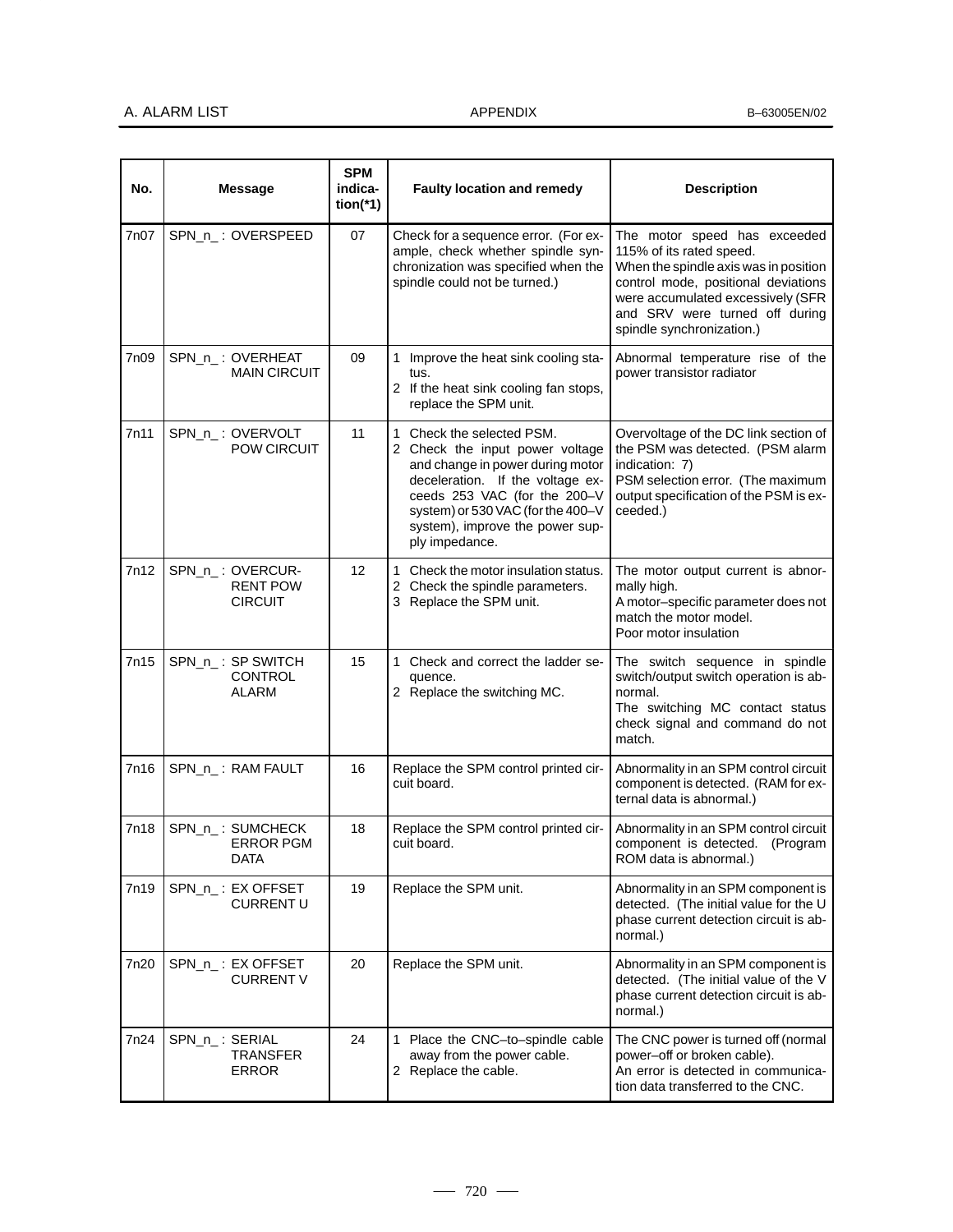| No.  | <b>Message</b>                                        | <b>SPM</b><br>indica-<br>$tion$ (*1) | <b>Faulty location and remedy</b>                                                                                                                                      | <b>Description</b>                                                                                                                                                                                                               |
|------|-------------------------------------------------------|--------------------------------------|------------------------------------------------------------------------------------------------------------------------------------------------------------------------|----------------------------------------------------------------------------------------------------------------------------------------------------------------------------------------------------------------------------------|
| 7n26 | SPN_n_: DISCONNECT<br>C-VELO DE-<br><b>TECT</b>       | 26                                   | 1 Replace the cable.<br>2 Re-adjust the pre-amplifier.                                                                                                                 | The signal amplitude of the detection<br>signal (connector JY2) on the Cs con-<br>tour control motor side is abnormal.<br>(Unconnected cable, adjustment er-<br>ror, etc.)                                                       |
| 7n27 | SPN_n_: DISCONNECT<br>POS-CODER                       | 27                                   | 1 Replace the cable.<br>2 Re-adjust the BZ sensor signal.                                                                                                              | 1 The spindle position coder (con-<br>nector JY4) signal is abnormal.<br>2 The signal amplitude (connector<br>JY2) of the MZ or BZ sensor is ab-<br>normal.<br>(Unconnected cable, adjustment<br>error, etc.)                    |
| 7n28 | SPN_n_: DISCONNECT<br>C-POS DE-<br><b>TECT</b>        | 28                                   | 1 Replace the cable<br>2 Re-adjust the pre-amplifier.                                                                                                                  | The position detection signal (con-<br>nector JY5) for Cs contour control is<br>abnormal.<br>(Unconnected cable, adjustment er-<br>ror, etc.)                                                                                    |
| 7n29 | SPN_n_: SHORTTIME<br><b>OVERI OAD</b>                 | 29                                   | Check and correct the load status.                                                                                                                                     | Excessive load has been applied<br>continuously for a certain period of<br>time. (This alarm is issued also when<br>the motor shaft has been locked in<br>the excitation state.)                                                 |
| 7n30 | SPN_n_: OVERCUR-<br><b>RENT POW</b><br><b>CIRCUIT</b> | 30                                   | Check and correct the power supply<br>voltage.                                                                                                                         | Overcurrent is detected in PSM main<br>circuit input. (PSM alarm indication:<br>1)<br>Unbalanced power supply.<br>PSM selection error (The maximum<br>PSM output specification is exceed-<br>ed.)                                |
| 7n31 | SPN_n_: MOTOR LOCK<br>OR V-SIG LOS                    | 31                                   | 1 Check and correct the load status.<br>2 Replace the motor sensor cable<br>(JY2 or JY5).                                                                              | The motor cannot rotate at a speci-<br>fied speed. (A level not exceeding<br>the SST level for the rotation com-<br>mand has existed continuously.)<br>Abnormality in the speed detection<br>signal.                             |
| 7n32 | SPN_n_ : RAM FAULI<br><b>SERIAL LSI</b>               | 32                                   | Replace the SPM control printed cir-<br>cuit board.                                                                                                                    | Abnormality in an SPM control circuit<br>component is detected. (The LSI de-<br>vice for serial transfer is abnormal.)                                                                                                           |
| 7n33 | SPN_n_: SHORTAGE<br><b>POWER</b><br><b>CHARGE</b>     | 33                                   | 1 Check and correct the power sup-<br>ply voltage.<br>2 Replace the PSM unit.                                                                                          | Charging of direct current power sup-<br>ply voltage in the power circuit sec-<br>tion is insufficient when the magnetic<br>contractor in the amplifier is turned on<br>(such as open phase and defective<br>charging resistor). |
| 7n34 | SPN_n_: PARAMETER<br>SETTING ER-<br><b>ROR</b>        | 34                                   | Correct a parameter value according<br>to the manual.<br>If the parameter number is unknown,<br>connect the spindle check board, and<br>check the indicated parameter. | Parameter data exceeding the allow-<br>able limit is set.                                                                                                                                                                        |
| 7n35 | SPN_n_: EX SETTING<br><b>GEAR RATIO</b>               | 35                                   | Correct the value according to the pa-<br>rameter manual.                                                                                                              | Gear ratio data exceeding the allow-<br>able limit is set.                                                                                                                                                                       |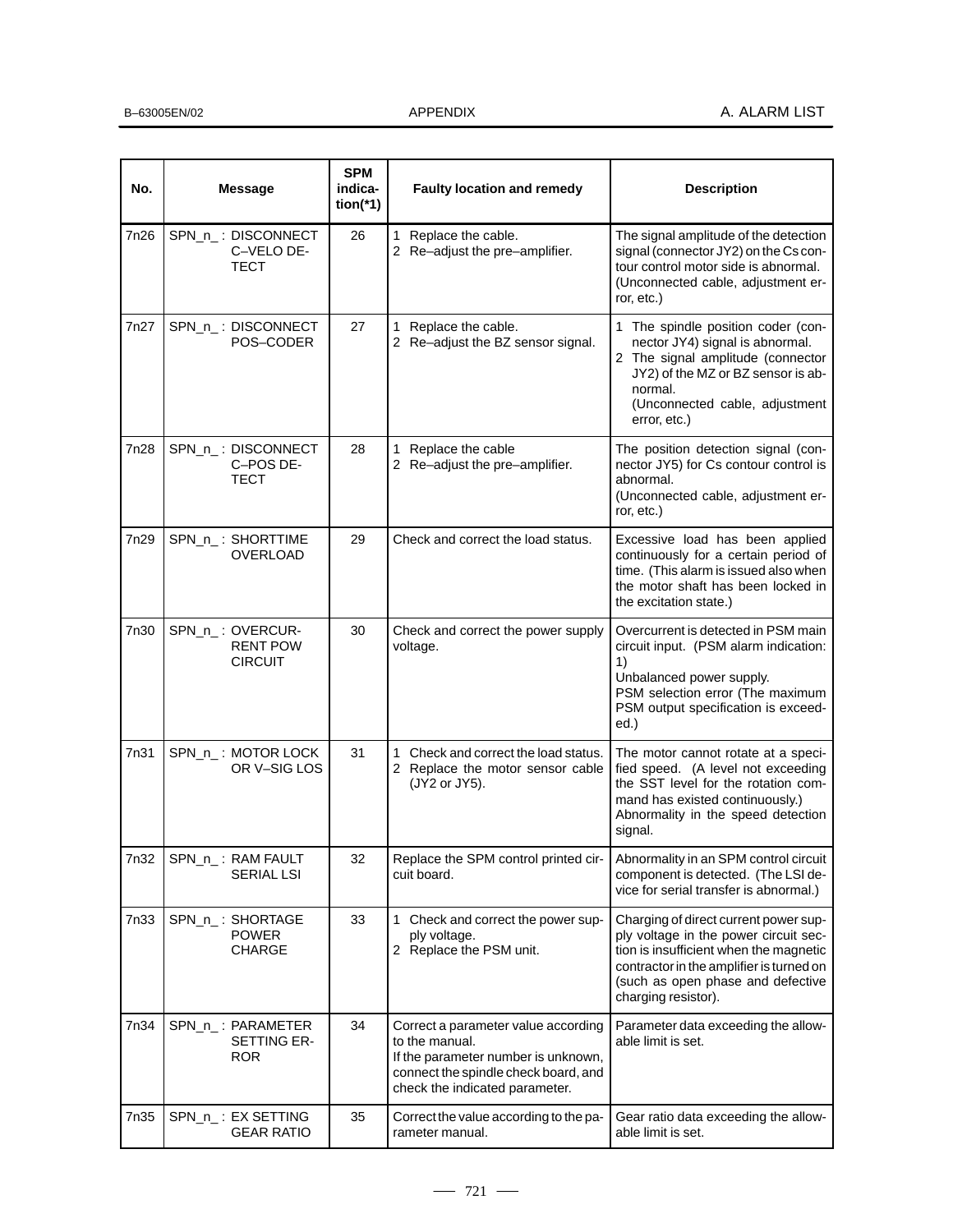| No.  | <b>Message</b>                                       | <b>SPM</b><br>indica-<br>$tion$ (*1) | <b>Faulty location and remedy</b>                                                                                        | <b>Description</b>                                                                                                                                                                                                                                                                            |
|------|------------------------------------------------------|--------------------------------------|--------------------------------------------------------------------------------------------------------------------------|-----------------------------------------------------------------------------------------------------------------------------------------------------------------------------------------------------------------------------------------------------------------------------------------------|
| 7n36 | SPN_n_: OVERFLOW<br><b>ERROR</b><br><b>COUNTER</b>   | 36                                   | Check whether the position gain val-<br>ue is too large, and correct the value.                                          | An error counter overflow occurred.                                                                                                                                                                                                                                                           |
| 7n37 | SPN_n_: SPEED DE-<br>TECT PAR.<br><b>ERROR</b>       | 37                                   | Correct the value according to the pa-<br>rameter manual.                                                                | The setting of the parameter for the<br>number of pulses in the speed detec-<br>tor is incorrect.                                                                                                                                                                                             |
| 7n39 | SPN_n_: 1-ROT Cs<br>SIGNAL ER-<br><b>ROR</b>         | 39                                   | 1 Adjust the 1-rotation signal in the<br>pre-amplifier.<br>2 Check the cable shield status.<br>3 Replace the cable.      | An incorrect relationship between the<br>1-rotation signal and the number of<br>AB phase pulses was detected dur-<br>ing Cs contour control.                                                                                                                                                  |
| 7n40 | SPN_n_: NO 1-ROT Cs<br>SIGNAL DE-<br>TECT            | 40                                   | 1 Adjust the 1-rotation signal in the<br>pre-amplifier.<br>2 Check the cable shield status.<br>3 Replace the cable.      | The 1-rotation signal is not gener-<br>ated during Cs contour control.                                                                                                                                                                                                                        |
| 7n41 | SPN_n_: 1-ROT POS-<br><b>CODER ER-</b><br><b>ROR</b> | 41                                   | 1 Check and correct the parameter.<br>2 Replace the cable.<br>3 Re-adjust the BZ sensor signal.                          | 1 The 1-rotation signal of the<br>spindle position coder (connector<br>JY4) is abnormal.<br>2 The 1-rotation signal (connector<br>JY2) of the MZ or BZ sensor is ab-<br>normal.<br>3 Parameter setting error                                                                                  |
| 7n42 | SPN_n_: NO 1-ROT.<br>POS-CODER<br><b>DETECT</b>      | 42                                   | 1 Replace the cable.<br>2 Re-adjust the BZ sensor signal.                                                                | 1 The 1-rotation signal of the<br>spindle position coder (connector<br>JY4) is disconnected.<br>2 The 1-rotation signal (connector<br>JY2) of the MZ or BZ sensor is dis-<br>connected.                                                                                                       |
| 7n43 | SPN_n_: DISCON. PC<br>FOR DIF. SP.<br><b>MODE</b>    | 43                                   | Replace the cable.                                                                                                       | The differential speed position coder<br>signal (connector JY8) in SPM type 3<br>is abnormal.                                                                                                                                                                                                 |
| 7n44 | SPN_n_: CONTROL<br>CIRCUIT(AD)<br><b>ERROR</b>       | 44                                   | Replace the SPM control printed cir-<br>cuit board.                                                                      | Abnormality in an SPM control circuit<br>component was detected (A/D con-<br>verter abnormality).                                                                                                                                                                                             |
| 7n46 | SPN_n_: SCREW<br>1-ROT POS-<br>COD. ALARM            | 46                                   | 1 Check and correct the parameter.<br>2 Replace the cable.<br>3 Re-adjust the BZ sensor signal.                          | An abnormality equivalent to alarm<br>41 was detected during thread cut-<br>ting operation.                                                                                                                                                                                                   |
| 7n47 | SPN n : POS-CODER<br>SIGNAL AB-<br><b>NORMAL</b>     | 47                                   | 1 Replace the cable.<br>2 Re-adjust the BZ sensor signal.<br>3 Correct the cable layout (vicinity of<br>the power line). | 1 The A/B phase signal of the<br>spindle position coder (connector<br>JY4) is abnormal.<br>2 The A/B phase signal (connector<br>JY2) of the MZ or BZ sensor is ab-<br>normal.<br>The relationship between the A/B<br>phase and 1-rotation signal is incor-<br>rect (Pulse interval mismatch). |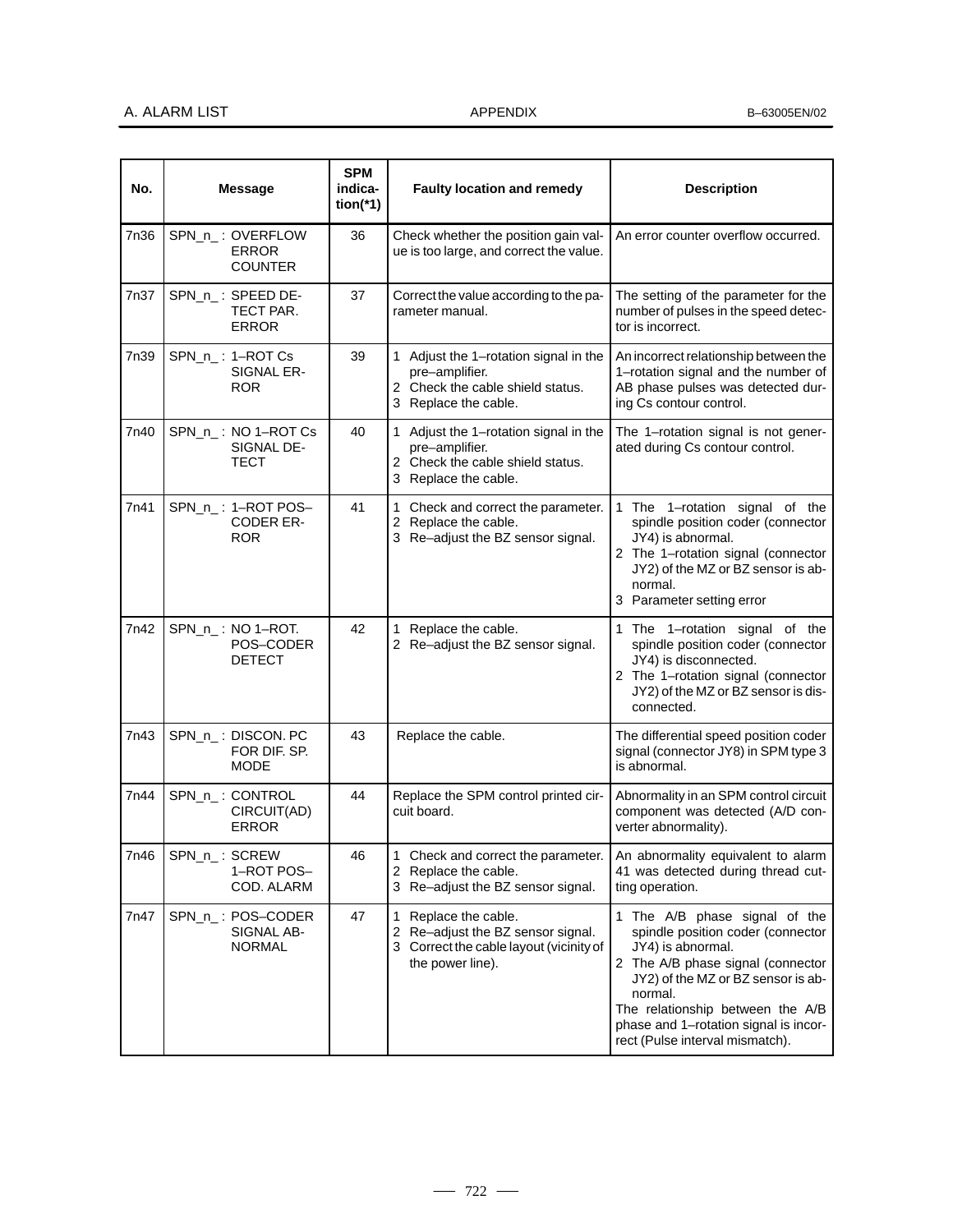| No.  | <b>Message</b>                                      | <b>SPM</b><br>indica-<br>$tion$ (*1) | <b>Faulty location and remedy</b>                                                                                                                                                                                                          | <b>Description</b>                                                                                                                                                                                                                                                      |
|------|-----------------------------------------------------|--------------------------------------|--------------------------------------------------------------------------------------------------------------------------------------------------------------------------------------------------------------------------------------------|-------------------------------------------------------------------------------------------------------------------------------------------------------------------------------------------------------------------------------------------------------------------------|
| 7n49 | SPN_n_: HIGH CONV.<br>DIF. SPEED                    | 49                                   | Check whether the calculated differ-<br>ential speed value exceeds the maxi-<br>mum motor speed.                                                                                                                                           | In differential speed mode, the speed<br>of the other spindle converted to the<br>speed of the local spindle has ex-<br>ceeded the allowable limit (the differ-<br>ential speed is calculated by multiply-<br>ing the speed of the other spindle by<br>the gear ratio). |
| 7n50 | SPN_n_: SPNDL CON-<br>TROL OVER-<br><b>SPEED</b>    | 50                                   | Check whether the calculated value<br>exceeds the maximum motor speed.                                                                                                                                                                     | In spindle synchronization, the speed<br>command calculation value exceed-<br>ed the allowable limit (the motor<br>speed is calculated by multiplying the<br>specified spindle speed by the gear<br>ratio).                                                             |
| 7n51 | SPN_n_: LOW VOLT DC<br><b>LINK</b>                  | 51                                   | 1 Check and correct the power sup-<br>ply voltage.<br>2 Replace the MC.                                                                                                                                                                    | Input voltage drop was detected.<br>(PSM alarm indication: 4) (Momen-<br>tary power failure or poor MC contact)                                                                                                                                                         |
| 7n52 | SPN_n_: ITP SIGNAL<br><b>ABNORMAL I</b>             | 52                                   | 1 Replace the SPM control printed<br>circuit board.<br>2 Replace the spindle interface<br>printed circuit board in the CNC.                                                                                                                | NC interface abnormality was de-<br>tected (the ITP signal stopped).                                                                                                                                                                                                    |
| 7n53 | SPN_n_: ITP SIGNAL<br><b>ABNORMAL II</b>            | 53                                   | 1 Replace the SPM control printed<br>circuit board.<br>2 Replace the spindle interface<br>printed circuit board in the CNC.                                                                                                                | NC interface abnormality was de-<br>tected (the ITP signal stopped).                                                                                                                                                                                                    |
| 7n56 | SPN_n_: INNER COOL-<br><b>ING FAN STOP</b>          | 56                                   | Replace the SPM unit.                                                                                                                                                                                                                      | The cooling fan in the SPM control<br>circuit stopped.                                                                                                                                                                                                                  |
| 7n57 | SPN_n_: EX DECEL-<br><b>ERATION</b><br><b>POWER</b> | 57                                   | 1 Decrease the acceleration/decel-<br>eration duty.<br>2 Check the cooling condition (pe-<br>ripheral temperature).<br>3 If the cooling fan stops, replace the<br>resistor.<br>4 If the resistance is abnormal, re-<br>place the resistor. | An overload was detected in the re-<br>generative resistance. (PSMR alarm<br>indication: 8)<br>Thermostat operation or short-time<br>overload was detected.<br>The regenerative resistor was dis-<br>connected, or an abnormal resis-<br>tance was detected.            |
| 7n58 | SPN_n_: OVERLOAD IN<br><b>PSM</b>                   | 58                                   | 1 Check the PSM cooling status.<br>2 Replace the PSM unit.                                                                                                                                                                                 | The temperature of the radiator of the<br>PSM has increased abnormally.<br>(PSM alarm indication: 3)                                                                                                                                                                    |
| 7n59 | SPN_n_: COOLING FAN<br><b>STOP IN PSM</b>           | 59                                   | Replace the SPM unit.                                                                                                                                                                                                                      | The cooling fan in the PSM stopped.<br>(PSM alarm indication: 2)                                                                                                                                                                                                        |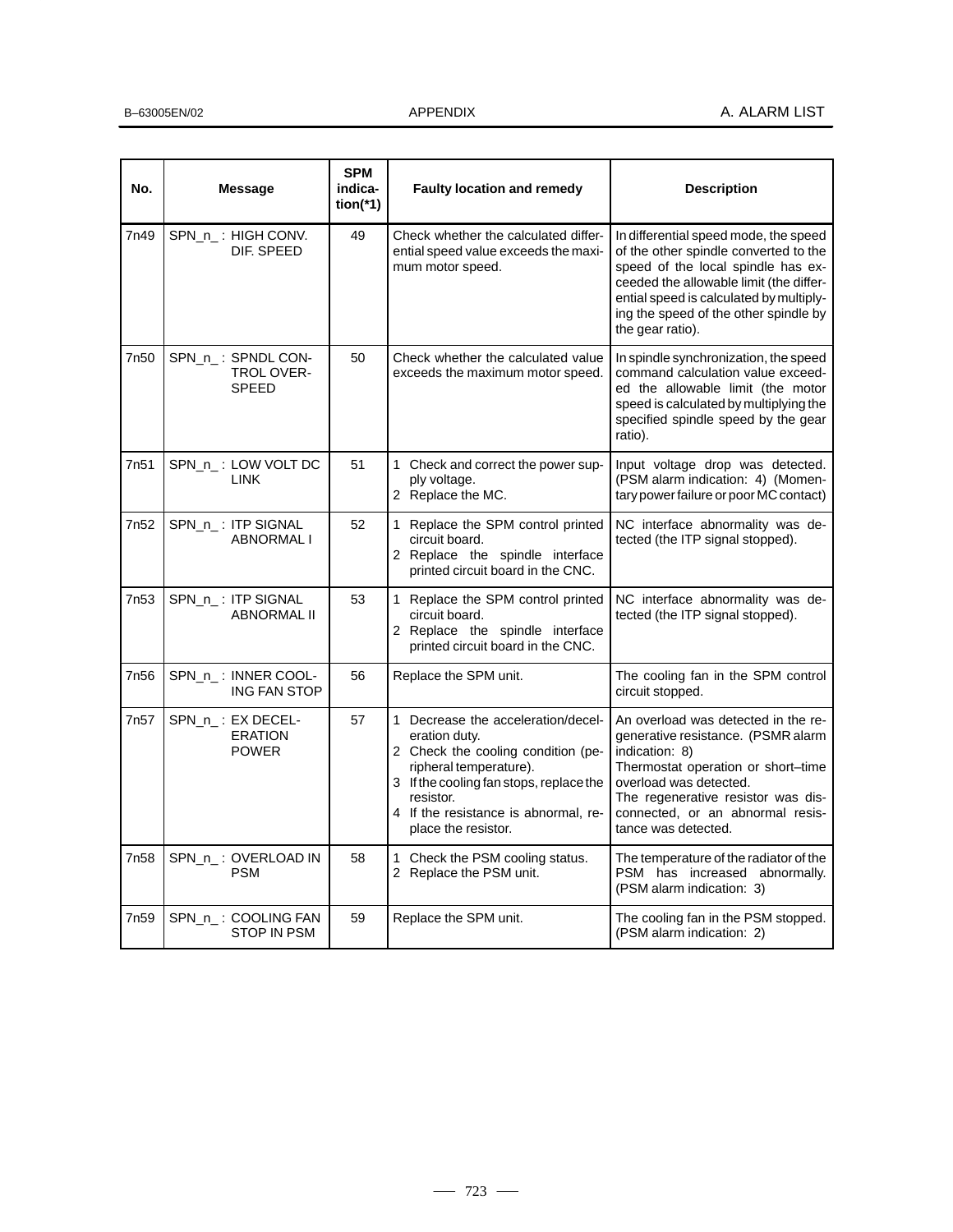## **A.4 ERROR CODES (SERIAL SPINDLE)**

### **NOTE\*1**

Note that the meanings of the SPM indications differ depending on which LED, the red or yellow LED, is on. When the yellow LED is on, an error code is indicated with a 2–digit number. The error code is not displayed on the CNC screen.

When the red LED is on, the SPM indicates the number of an alarm generated in the serial spindle.

### **Errors Displayed on the** α **Series Spindle Amplifier**

| <b>SPM</b><br>indica-<br>$tion$ (*1) | <b>Faulty location and remedy</b>                                                                                                                                   | <b>Description</b>                                                                                                                                                                                                                                                                                                                                                                          |
|--------------------------------------|---------------------------------------------------------------------------------------------------------------------------------------------------------------------|---------------------------------------------------------------------------------------------------------------------------------------------------------------------------------------------------------------------------------------------------------------------------------------------------------------------------------------------------------------------------------------------|
| 01                                   | Check the *ESP and MRDY sequence. (For MRDY, pay<br>attention to the parameter setting regarding the use of the<br>MRDY signal (bit 0 of parameter No. 4001).)      | Although neither *ESP (emergency stop signal; there<br>are two types of signals including the PMC signal and<br>PSM contact signal(*2)) nor MRDY (machine ready sig-<br>nal) is input, SFR (forward rotation signal)/SRF (reverse<br>rotation signal)/ORCM (orientation command) is input.                                                                                                  |
| 02                                   | Check the spindle motor speed detector parameter (bits<br>2, 1, and 0 of parameter No. 4011).                                                                       | When the spindle motor has a high-resolution magnet-<br>ic pulse coder (Cs sensor) (bits 6 and 5 of parameter<br>No. 4001 are set to 0 and 1, respectively), 128 /rev is<br>to be set for the speed detector (bits 2, 1, and 0 of pa-<br>rameter No. 4011 are set to 0, 0, and 1, respectively).<br>However, a value other than 128 /rev is set. In this<br>case, the motor is not excited. |
| 03                                   | Check the parameters for the detector for Cs contour<br>control (bit 5 of parameter No. 4001 and bit 4 of parame-<br>ter No. 4018).                                 | Although use of a high-resolution magnetic pulse cod-<br>er (bit 5 of parameter No. $4001 = 1$ ) or use of the Cs con-<br>tour control function by the sensor (bit 4 of parameter<br>No. $4018 = 1$ ) is not set, a Cs control command is input.<br>In this case, the motor is not excited.                                                                                                 |
| 04                                   | Check the position coder signal parameter (bit 2 of pa-<br>rameter No. 4001).                                                                                       | Although use of the position coder signal (bit 2 of pa-<br>rameter No. $4001 = 1$ ) is not set, a servo mode (rigid tap-<br>ping, spindle positioning) or spindle synchronization<br>command is input. In this case, the motor is not excited.                                                                                                                                              |
| 05                                   | Check the orientation software option.                                                                                                                              | Although the orientation option is not set, an orientation<br>command (ORCM) is input.                                                                                                                                                                                                                                                                                                      |
| 06                                   | Check the spindle output switching software option and<br>power line status signal (RCH).                                                                           | Although the output switching option is not set, the low-<br>speed winding is selected ( $RCH = 1$ ).                                                                                                                                                                                                                                                                                       |
| 07                                   | Check the sequence (CON, SFR, SRV).                                                                                                                                 | Although the Cs contour control mode is specified,<br>SFR/SRV is not input.                                                                                                                                                                                                                                                                                                                 |
| 08                                   | Check the sequence (SFR, SRV).                                                                                                                                      | Although the servo mode (rigid tapping, spindle posi-<br>tioning) is specified, SFR/SRV is not input.                                                                                                                                                                                                                                                                                       |
| 09                                   | Check the sequence (SPSYC, SFR, SRV)                                                                                                                                | Although spindle synchronization mode is specified,<br>SFR/SRV is not input.                                                                                                                                                                                                                                                                                                                |
| 10                                   | During execution of the C-axis control command, do not<br>specify another operation mode. Before entering anoth-<br>er mode, cancel the Cs contour control command. | Although Cs contour control mode is set, another op-<br>eration mode (servo mode, spindle synchronization, or<br>orientation) is specified.                                                                                                                                                                                                                                                 |
| 11                                   | During execution of the servo mode command, do not<br>specify another operation mode. Before entering anoth-<br>er mode, cancel the servo mode.                     | Although servo mode (rigid tapping, or spindle position-<br>ing) is set, another operation mode (Cs contour control,<br>spindle synchronization, or orientation) is specified.                                                                                                                                                                                                              |

<sup>→</sup> See Appendix A.3, "Alarms (Serial Spindle)."